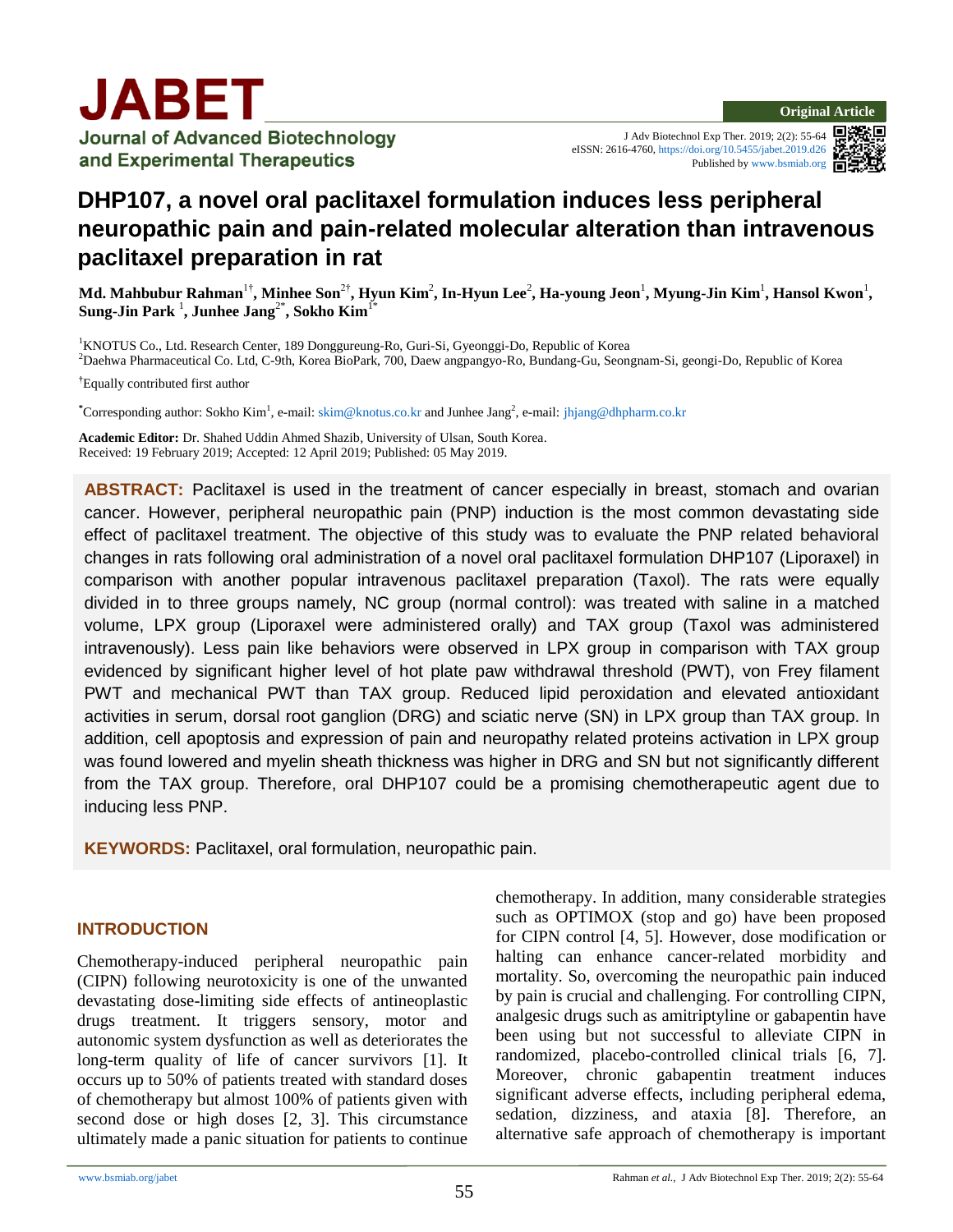to treat or prevent CIPN. Safe and less inducing neurotoxicity drugs could be the best solution of this problem.

Paclitaxel is a taxane derived microtubule-binding antineoplastic drug that is first line treatment for solid tumors [9], most commonly used in the treatment of breast, stomach ovarian, non-small cell lung carcinomas, and Kaposi sarcoma [10-13]. Paclitaxel is commonly used intravenous formula, such as, Taxol® and Abraxane<sup>®</sup> for the treatment of cancer. Unfortunately, Taxol® or Abraxane® induced peripheral neuropathy is a common side effect of anti-cancer treatment with an incidence of 30 to 50% following a single dose, elevating to more than 50% after a second dose [3, 14]. Thus, the devastating effects of CIPN limit the choosing of cytostatic drugs, delays subsequent treatment cycles, and leads to discourage of therapy. DHP107 (Liporaxel® ), is a novel lipid-based single-agent oral paclitaxel formulation developed by Daehwa Pharmaceutical Co. Ltd.(Seoul, Republic of Korea) that is systemically absorbed without the need for Pglycoprotein inhibitors or cremophor EL [15, 16]. The absorption, mechanism and anti-cancer activities of Liporaxel® had been extensively studied previously [15- 20]. However, the objective of this study was to evaluate the CIPN related behavioral changes in rats following oral administration of a novel oral paclitaxel formulation (Liporaxel® ) in comparison with another popular intravenous paclitaxel preparation Taxol® .

# **MATERIALS AND METHODS**

### **Animals and experimental design**

White Sprague-Dawley male rats (Orient Bio, Gapyeong, Gyeonggi-do, Korea) were used for this study. The rats were housed in controlled environment with temperature of  $(23\pm2)$ °C, humidity of  $(50 \pm 5)$ % with a 12–12 h light-dark cycle with lighting time with 150~300 Lux illumination and ventilation frequency of 10 to 20 times/hr. Food and water were available ad libitum before and after started experiment. After a week of adaptive feeding, average body weight was  $264 \pm 1.18$  g.

The 24 rats were equally divided in to three groups namely, NC group (normal control): was treated with saline in a matched volume, LPX group (Liporaxel® soln were administered orally at 25 mg/kg body weight at 2.5 ml/kg, twice a week) and TAX group (Taxol®, Bristol-Myers Squibb Company, New York, United States) administered intravenously once a week, 10 mg/kg in at 10 ml/kg). The dosage and routes were selected in

accordance with the clinical application and formulation of this drug in the field. All experimental protocols employed herein were approved by the committee on the care of laboratory animal resources, KNOTUS Co., Ltd, Republic of Korea, (Certificate number: IACUC 17-KE-355).

### **Pain related behavioral tests**

#### *Paw pressure test*

The nociceptive threshold in the rat was measured by an analgesiometer (Ugo Basile, Varese, Italy). Briefly, application of continuously increasing pressure to a small area of the dorsal surface of the paw was performed using a blunt conical probe by a mechanical device. The paw withdrawal threshold of mechanical pressure was expressed as gram (g) and applied in lightly restrained rats until vocalization or a withdrawal reflex occurred. Experiments were performed blindly for three times. Paw pressure test was performed before and after once a week after drug administration.

### *Von Frey test*

In order to observe the painful behavior von Frey filament (diameter of about 0.5 mm) was used. The animal was placed in a plastic box with a wire net on the floor and stabilized for about 20 minutes to adapt to the environment. Mechanical stimulation is applied to the foot pad by increasing the strength gradually by avoiding sharpen or violent application. The flinching time for the filament stimulation was limited to the positive reaction and at that time the filament strength was measured. For accurate measurement, the von Frey filament was repeatedly pressed three times at intervals of about 10 seconds under pressure until it was bent slightly. Before the test substance administration, after once/week.

### *Hot plate test*

Sensitivity to thermal stimulation was performed before and once a week after the drug administration by hotplate test. The animals were placed on a transparent acrylic chamber with a hot plate metal floor, then record the time in seconds when the pain-related behaviors (ie,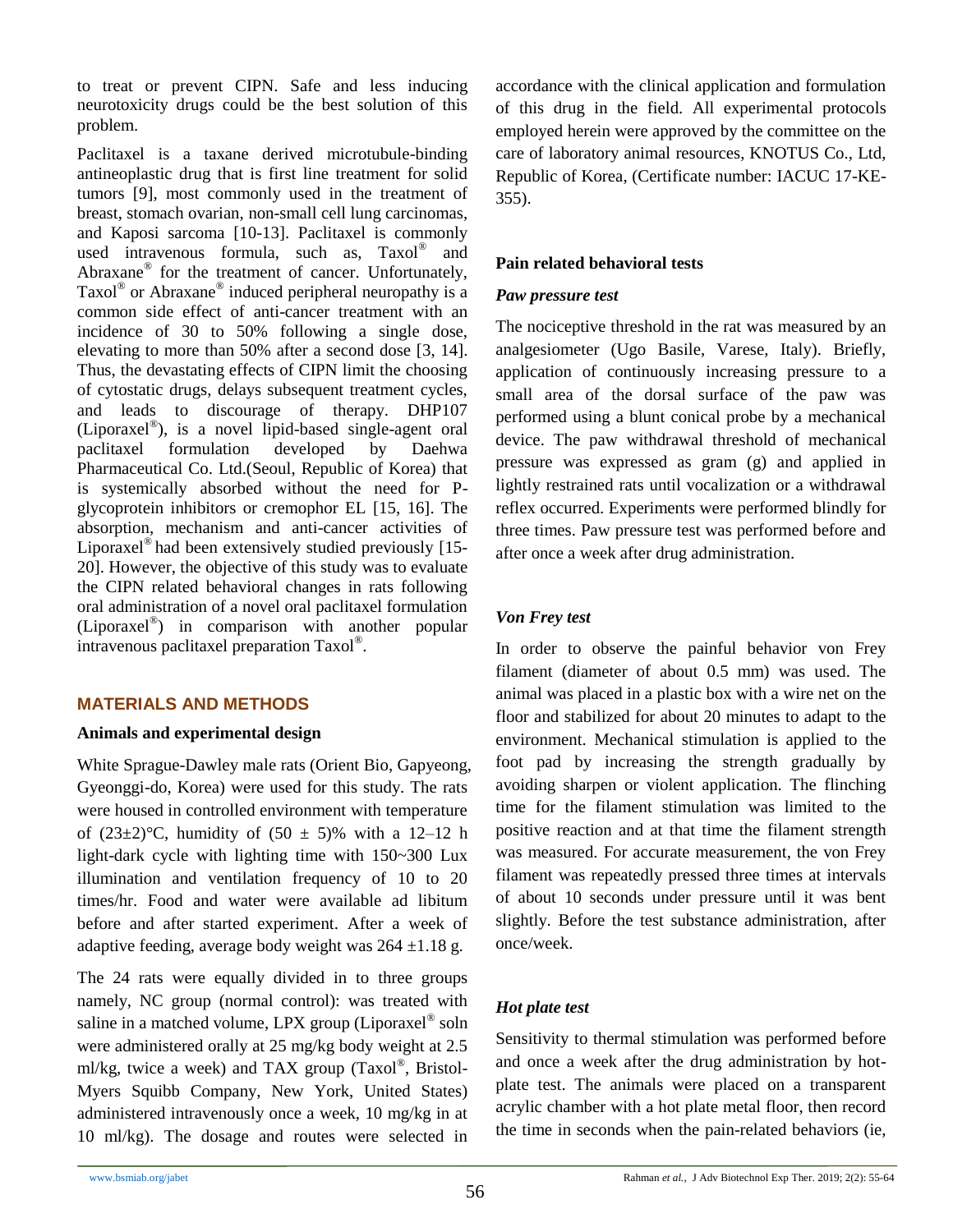lifting and licking of the hind paw) response was first observed. The hot plate temperature was maintained at 49-50°C and the cut-off time was 60 seconds. The examination was carried out for three times and the mean was calculated at 10 seconds intervals.

### **Measurement of oxidative stress profiles**

At 8 weeks after measurement of all pain related behaviors the rats were sacrificed after anesthesia in an induction chamber by isoflurane 3.5% for 2–4min as previously described [21]. Blood serum, sciatic nerve and dorsal root ganglion of lumbar 5 and 6 vertebra were collected for the measurement of biochemical profiles analysis. Concentrations of malondialdehyde (MDA) in serum and cardiac tissue were measured with lipid Peroxidation (MDA) Colorimetric/Fluorometric Assay Kit (Biovision, Mountain View, CA, USA). Serum and tissue levels of superoxide dismutase (SOD) were quantified using Superoxide Dismutase (SOD) Activity Colorimetric Assay Kit; Glutathione Peroxidase (GPx) Activity Colorimetric Assay Kit and levels of glutathione (GSH) were measured using a Glutathione Colorimetric Assay Kit; (Biovision, Mountain View, CA, USA) according to the protocol instruction.

### **Histopathological examination**

To observe the demyelination, glutaraldehyde fixed gluteal ganglion and sciatic nerve tissue (4 µm-thick) were fixed with osmium, and finally processed into resin-embedded plastic blocks. Blocks were sectioned to semithin thickness and stained with toluidine blue O. After the ROI (region of interest) was determined in a  $400 \times$  magnification image obtained with cellsense software, the area of stained Toluidine blue (% respectively).

Immunohistochemistry staining was performed using 4 µm-thick tissue sections to quantify the number of activated GFAP (Glial fibrillary acidic protein)-positive astrocytes and ionized calcium-binding adapter molecule (Iba-1)-positive microglia, to quantify protein oxidative modification by nitrotyrosine and MPZ (Myelin protein zero) to measure level of demyelination. The tissue sections were first washed twice with PBS and incubated with blocking reagent (4 % Bovine Serum

Albumin in PBS containing 0.3 % Triton-X 100) for 30 min. The sections were then incubated overnight with the primary antibodies anti-GFAP (1:1000), anti-Iba-1 (1:1000), anti-nitrotyrosine (1:800) and anti-MPZ (1:800) at 4°C. The sections were washed and incubated with secondary anti-rabbit (GFAP and anti-Iba-1) or antimouse (nitrotyrosine) antibody for 30 min at room temperature. Sections were then washed and counter stain Mayers Hematoxylin, mounted on slides. Immunohistochemically staining was performed using an image analyzer (Zen 2.3 blue edition, Carl Zeiss, Germany), and histopathologic changes were observed using an optical microscope (Olympus BX53, Japan). Percentage of stained Area (%) was compared between groups.

# **TUNEL assay**

TUNEL assay of tissue sections used ApopTag® Peroxidase In Situ Apoptosis Detection Kit (S7100, Millipore, USA). Incubated the tissue slices with proteinase K for 10 min followed by 3 % H2O2 in methanol for 15 min to inactivation of endogenous peroxidase. TdT was added at room temperature and incubated overnight. Dark brown color showed DNA breaks after incubation with DAB (3, 3' diaminobenzidine tetrachloride) and hydrogen peroxide, followed by counterstaining with methyl green. Percentages of positive TUNEL staining cells within cardiac areas were estimated.

# **Statistical Analysis**

Data were expressed as means± standard error of the mean (SEM). Differences between groups were evaluated by Bonferronipost hoc test following one-way ANOVA or two-way ANOVA. We analyzed the differences by using Prism 5.03 (GraphPad Software Inc., San Diego, CA, USA). Statistical significance was set at  $p < 0.05$ .

# **RESULT**

### **Effects of drugs administration on the body weight**

Before the drug administration, the body weight (BW) of NC, LPX and TAX groups were  $265.33\pm6.05$ ,  $264.20 \pm 5.40$  and  $264.11 \pm 6.55$  g, respectively. However,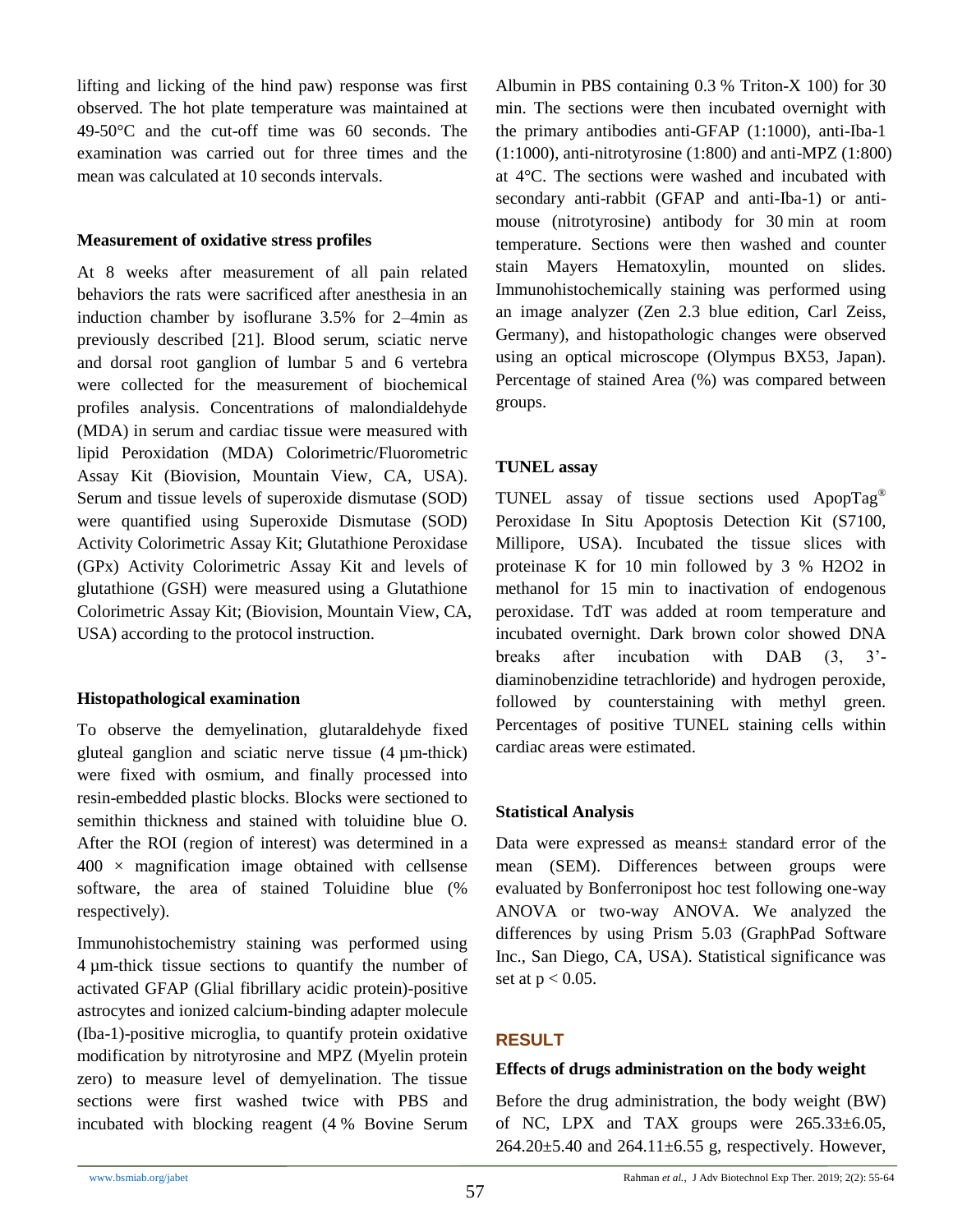after the drugs administration, the weekly body weights of LPX and TAX groups were lowered until the end of the experiment but BW of TAX group was significantly differed from 2 weeks  $(p < 0.001)$  while LPX group from 5 weeks ( $p \le 0.05$ ) than NC group. In addition the BW of TAX group was significantly lowered since 3 weeks (p  $\langle 0.01 \rangle$  until the end of the experiment (p  $\langle 0.01 \rangle$ ) than LPX group. At the end of the experiment (8 weeks) the BW of three groups were 520.89±33.87, 476.49±33.44 and  $411.45\pm28.56$  g, respectively (Fig 1 A).



Figure 1. Effect of oral paclitaxel (Liporaxel<sup>®</sup>) and intravenous paclitaxel (Taxol® ) on body weight and mechanical thresholds in rats. NC group (normal control): was treated with saline in a matched volume; LPX group (Liporaxel® soln were administered orally at 25 mg/kg body weight at 2.5 ml/kg, twice a week) and TAX group (Taxol® was administered intravenously once a week, 10 mg /kg in at 10 ml/kg). HP, hot plate; PW, paw withdrawal. The data are reported as the mean  $\pm$ SEM (n = 10).\*, p < 0.05; \*\*, p< 0.01; \*\*\*, p < 0.001, Bonferronipost hoc test following two-way ANOVA versus the NC group. #,  $p < 0.05$ ; ##,  $p < 0.01$  and ###,  $p < 0.001$ , Bonferronipost hoc test following two-way ANOVA versus the LPX group.

### **Effects of drugs administration on pain related behaviors**

The pain related behavioral changes were measured by thermal paw withdrawal latency, von Frey filament test and analgesiometer before and after drug administration weekly. Before drug administration there were no significant differences among all groups in all tests (Fig 1 B, C, D). However, after the drugs administration thermal paw withdrawal latency in both LPX and TAX groups significantly lowered when compared to NC group until the end of the experiment. Interestingly, the thermal latency of TAX group was significantly lowered than LPX from 7 weeks ( $p \le 0.01$ ). At 8 weeks the time of latency of TAX group was significantly lowered  $(6.9\pm2.4 \text{ s}, \text{p} < 0.001)$  than LPX group  $(15.9\pm2.5 \text{ s})$  where as in NC group it was  $30.8\pm4.7$  (Fig 1 B). On the other hand paw withdrawal thresholds (PWT) measured by analgesiometer were also significantly lowered after drug administration in both LPX and TAX group significantly lowered in comparison with NC group from 1 weeks to the end of the experiment. Moreover, at 6 to 8 weeks the PWT of TAX group  $(32.9\pm9.1)$  was significantly reduced when compared LPX group. At 8 weeks the PWT of TAX group was significantly lowered  $(32.9\pm9.1g, p \le 0.01)$  than LPX group  $(58.0\pm10.1g)$  where as in NC group it was  $118.5\pm10.6g$ (Fig 1 C).



Figure 2. Effect of oral paclitaxel (Liporaxel<sup>®</sup>) and intravenous paclitaxel (Taxol® ) on morphometric changes of dorsal root ganglion and sciatic nerve. NC group (normal control): was treated with saline in a matched volume; LPX group (Liporaxel® soln were administered orally at 25 mg/kg body weight at 2.5 ml/kg, twice a week) and TAX group (Taxol® was administered intravenously once a week, 10 mg /kg in at 10 ml/kg). DRG, dorsal root ganglion; SN, sciatic nerve. The data are reported as the mean  $\pm$ SEM (n = 10).\*,  $p < 0.05$  Bonferronipost hoc test following one-way ANOVA versus the NC group.  $\#$ ,  $p < 0.05$  Bonferronipost hoc test following one-way ANOVA versus the LPX group but no significance change was observed.

Pain like behavior was also further confirmed by von Frey filament test and like before, similar tendency was also confirmed. After drug administration in both LPX and TAX group significantly lowered in comparison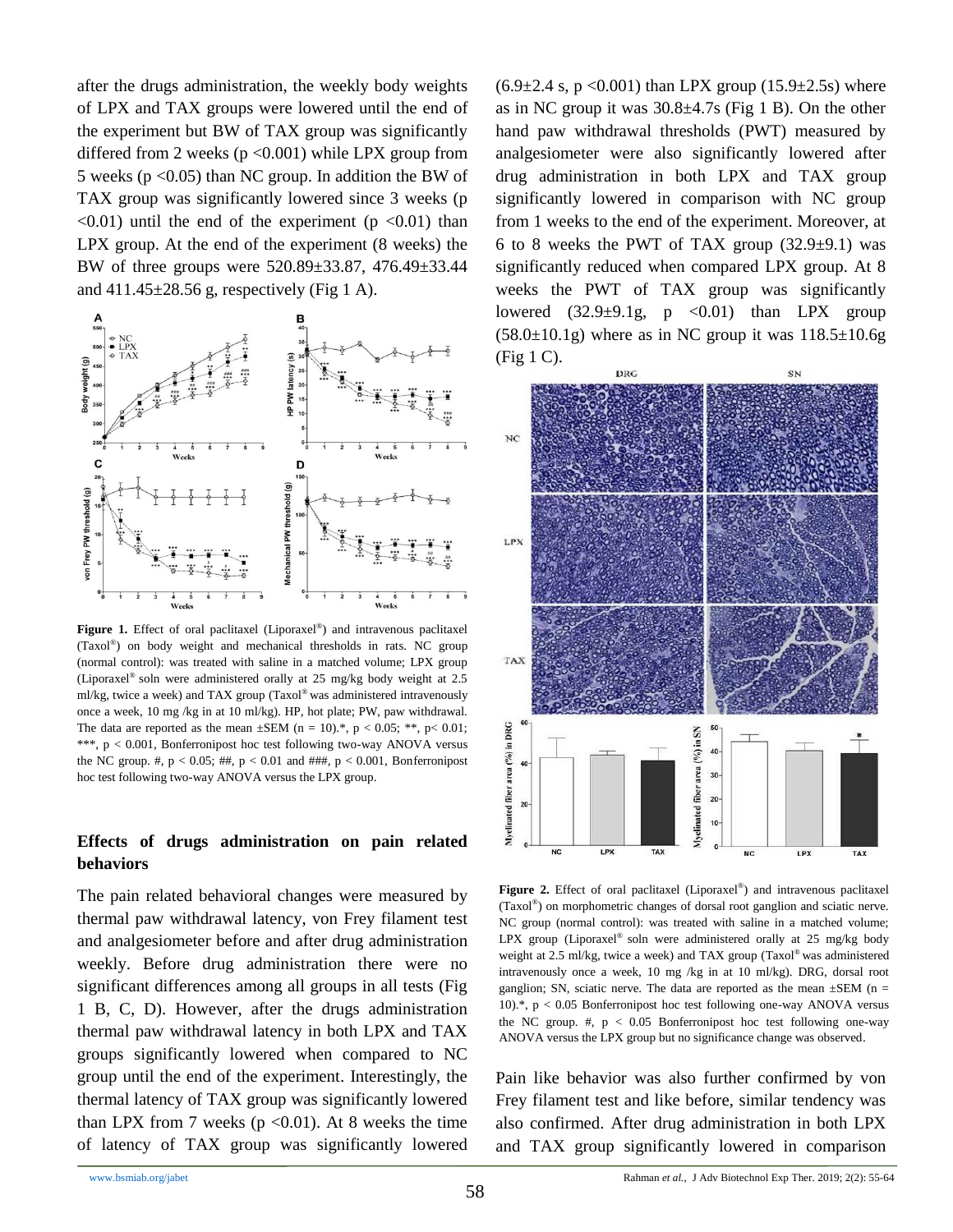with NC group from 1 week to the end of the experiment. At 8 weeks the PWT of LPX group  $(5.1\pm0.8g)$  was higher than TAX group  $(2.9 \pm 1.0)$  where as in NC group it was  $17.8 \pm 4.0$ g (Fig 1 D).

### **Effects of drugs administration oxidative stress and antioxidant activities**

Drug administration both in LPX and TAX group caused a significant increase in lipid per oxidation/MDA concentration in serum, DRG (L5 and L6) and sciatic nerve compared with the NC group. However, in TAX group the lipid per oxidation level were significantly higher in comparison with LPX group. In addition, the amounts of GSH, Gpx activity and SOD activity were significantly reduced in serum, DRG (L5 and L6) and sciatic nerve following drug administration in both LPX and TAX group when compared with NC group. Interestingly, these parameters were also significantly higher in the LPX group than TAX group (Table 1).

#### **Table 1.** Effect of oral paclitaxel (Liporaxel®) and

|  | intravenous paclitaxel (Taxol®) on antioxidant activities in rat |  |  |
|--|------------------------------------------------------------------|--|--|
|  |                                                                  |  |  |

|            | Sample name       | NC                 | <b>LPX</b>                   | <b>TAX</b>             |
|------------|-------------------|--------------------|------------------------------|------------------------|
|            | Serum             | $15.68 \pm 1.22$   | $19.75 \pm 0.81$             |                        |
|            | (nmol/ml)         |                    |                              |                        |
|            | Sciatic nerve     | $0.18 + 0.01$      | $0.14{\pm0.01}^{**}$         | $0.16 \pm 0.01******$  |
|            | (nmol/mg prot)    |                    |                              |                        |
| <b>MDA</b> | DRG L5            | $0.12 \pm 0.02$    | $0.15 \pm 0.02$              | $0.18 \pm 0.05$ **     |
|            | (nmol/mg prot)    |                    |                              |                        |
|            | DRG L6            | $0.11 \pm 0.01$    | $0.12{\pm0.01}^{**}$         | $0.14 \pm 0.01$ ****** |
|            | (nmol/mg prot)    |                    |                              |                        |
|            | Serum             | 82.09±10.49        | $64.37 \pm 6.25**$           | $55.78 \pm 8.21$       |
|            | (inhibition %)    |                    |                              |                        |
| SOD        | Sciatic nerve     | 86.98±7.60         | $68.679 \pm 8.31***$         | 46.89±9.91*******      |
| activity   | (inhibition, %)   |                    |                              |                        |
|            | DRG <sub>L5</sub> | $81.89{\pm}4.96$   | $62.74 \pm 10.41$ **         | $51.42 \pm 15.22***$   |
|            | (inhibition, %)   |                    |                              |                        |
|            | DRG L6            | 78.77+13.79        | $54.06 \pm 12.33$ **         | $43.02 \pm 12.87***$   |
|            | (inhibition, %)   |                    |                              |                        |
|            | Serum (mU/mL)     | $3.64 \pm 1.35$    | $2.37 \pm 0.74$ <sup>*</sup> | $1.66 \pm 0.75$        |
| Gpx        | Sciatic nerve     | $3.61 \pm 0.90$    | $2.42 \pm 0.46$              | $1.97 \pm 0.54$ ***    |
| activity   | $(mU/mg$ prot)    |                    |                              |                        |
|            | DRG L5 (mU        | $6.72 + 1.12$      | $2.89 \pm 1.50$ ***          | $1.60 \pm 0.81$ ***    |
|            | $/mg$ prot)       |                    |                              |                        |
|            | DRG L6 (mU        | $5.87 \pm 1.17$    | $3.04 \pm 1.57***$           | $1.52{\pm}1.06^{***}$  |
|            | $/mg$ prot)       |                    |                              |                        |
|            | Serum             | $100.00 + 14.66$   | $75.94 \pm 10.16$ ***        | $59.19 \pm 14.54***$   |
|            | $%$ to NC)        |                    |                              |                        |
| <b>GSH</b> | Sciatic nerve     | $100.03 \pm 3.90$  | 76.86±4.43***                | $70.01 \pm 3.00$ ***## |
|            | $%$ to NC)        |                    |                              |                        |
|            | DRG <sub>L5</sub> | $100.00 \pm 7.83$  | $85.84{\pm}7.86^{**}$        | $70.18 \pm 5.99******$ |
|            | $%$ to NC)        |                    |                              |                        |
|            | DRG L6            | $100.00 \pm 13.91$ | 70.99±7.47***                | 58.332±4.34***#        |
|            | $%$ to NC)        |                    |                              |                        |

NC, normal control; LPX, Liporaxel<sup>®</sup> treated group; TAX, Taxol® treated group. MDA, malondialdehyde (Lipid peroxidation); SOD, superoxide dismutase; Gpx, glutathione peroxidase; GSH, total glutathione; DRG, dorsal root ganglion. The data are reported as the mean  $\pm$ SEM (n = 10). \*, p< 0.05; \*\*, p< 0.01; \*\*\*, p< 0.001, Bonferronipost hoc test following one-way ANOVA versus the NC group. #,  $p$  < 0.05; ##,  $p$  < 0.01 and ###,  $p$  < 0.001, Bonferronipost hoc test following one-way ANOVA versus the LPX group.

### **Effects of drugs administration on histopathology alterations**

The analysis of the changes in the area of the nerve fibers using electron microscopy, the area of the nerve fibers in the sciatic nerve of the TAX group was significantly lower than the NC group ( $p < 0.05$ ). In the LPX group, there was no significant difference in the area of the dorsal root ganglion and the sciatic nerve fibers in the sciatic nerve compared to the normal control group (Fig 2). In addition, as a result of analysis using immunohistochemical staining in this test, there was no significant difference in all test groups. The levels of GFAP, IBA1 and Nitro in LPX group were lower than the TAX group in posterior ganglion (DRG) tissues (Fig 3) and left sciatic nerve (Fig 4). In addition, TUNEL assay for confirming tissue apoptosis showed that the number of apoptotic-positive cells in sciatic nerve and DRG was also lower in LPX group than the TAX group (Fig 5).



Figure 3. Effect of oral paclitaxel (Liporaxel<sup>®</sup>) and intravenous paclitaxel (Taxol® ) on the expression of GFAP, Iba1, Nitro and MPZ in the dorsal root ganglion and sciatic nerve in rat. NC group (normal control): was treated with saline in a matched volume; LPX group (Liporaxel® soln were administered orally at 25 mg/kg body weight at 2.5 ml/kg, twice a week) and TAX group (Taxol® was administered intravenously once a week, 10 mg /kg in at 10 ml/kg). GFAP, glial fibrillary acidic protein; Iba-1, ionized calcium-binding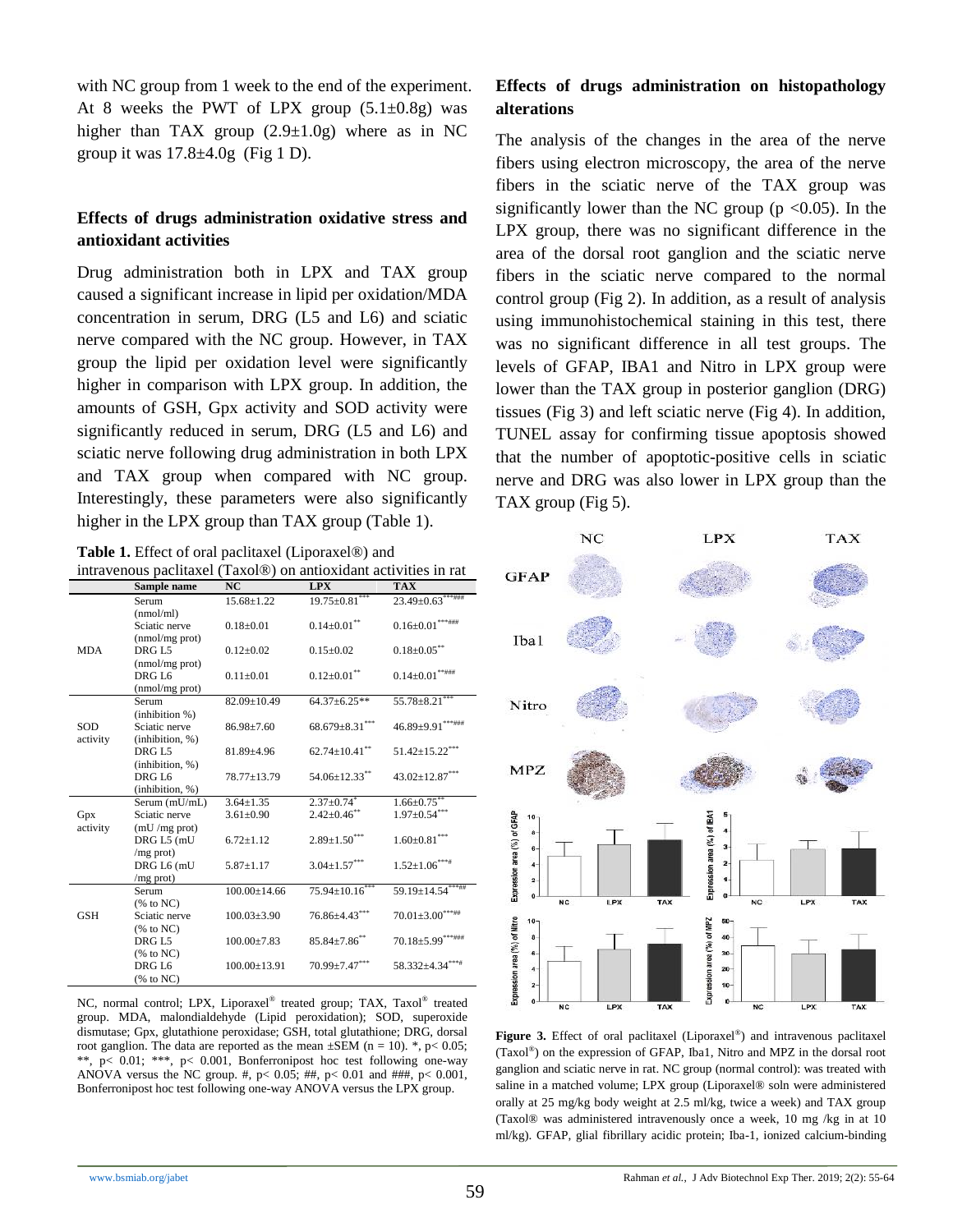adapter molecule-1; Nitro, nitrotyrosine and MPZ, Myelin protein zero. The data are reported as the mean  $\pm$ SEM (n = 10).<sup>\*</sup>, p < 0.05 Bonferronipost hoc test following one-way ANOVA versus the NC group.  $\#$ ,  $p < 0.05$ Bonferronipost hoc test following one-way ANOVA versus the LPX group but no significance change was observed.



**Figure 4.** Effect of oral paclitaxel (Liporaxel®) and intravenous paclitaxel (Taxol®) on the expression of GFAP, Iba1, Nitro and MPZ in the sciatic nerve in rat. NC group (normal control): was treated with saline in a matched volume; LPX group (Liporaxel® soln were administered orally at 25 mg/kg body weight at 2.5 ml/kg, twice a week) and TAX group (Taxol® was administered intravenously once a week, 10 mg /kg in at 10 ml/kg). GFAP, glial fibrillary acidic protein; Iba-1, ionized calcium-binding adapter molecule-1; Nitro, nitrotyrosine and MPZ, Myelin protein zero. The data are reported as the mean  $\pm$ SEM (n = 10).\*, p < 0.05 Bonferronipost hoc test following one-way ANOVA versus the NC group.  $#$ ,  $p < 0.05$  Bonferronipost hoc test following one-way ANOVA versus the LPX group but no significance change was observed.



**Figure 5.** Effect of oral paclitaxel (Liporaxel®) and intravenous paclitaxel (Taxol®) on the apoptosis in the dorsal root ganglion and sciatic nerve in rat. NC group (normal control): was treated with saline in a matched volume; LPX group (Liporaxel® soln were administered orally at 25 mg/kg body weight at 2.5 ml/kg, twice a week) and TAX group (Taxol® was administered intravenously once a week, 10 mg /kg in at 10 ml/kg). DRG, dorsal root ganglion; SN, sciatic nerve. (Scale bar in case of DRG = 200 μm and incase of SN 1000 μm). The data are reported as the mean  $\pm$ SEM (n = 10).<sup>\*</sup>, p < 0.05 Bonferronipost hoc test following one-way ANOVA versus the NC group. #, p < 0.05 Bonferronipost hoc test following one-way ANOVA versus the LPX group but no significance change was observed.

#### **DISCUSSION**

Paclitaxel treatment induced neuropathic pain in normal rats in this experiment reflected by the significant increased pain like behaviors such as lowered PW latency in hot plate test, von Frey filament PWT threshold and mechanical PW threshold in comparison with NC group. Interestingly, when comparison in between LPX and TAX group, it was clearly showed that all of these parameters were significantly higher in the LPX group indicating the less neuropathic pain inducing effects. To elucidate the underlying molecular mechanism, lipid per oxidation, antioxidant activities in serum, DRG and sciatic nerve were measured. Neuron morphometry (myelinated area), expression of pain and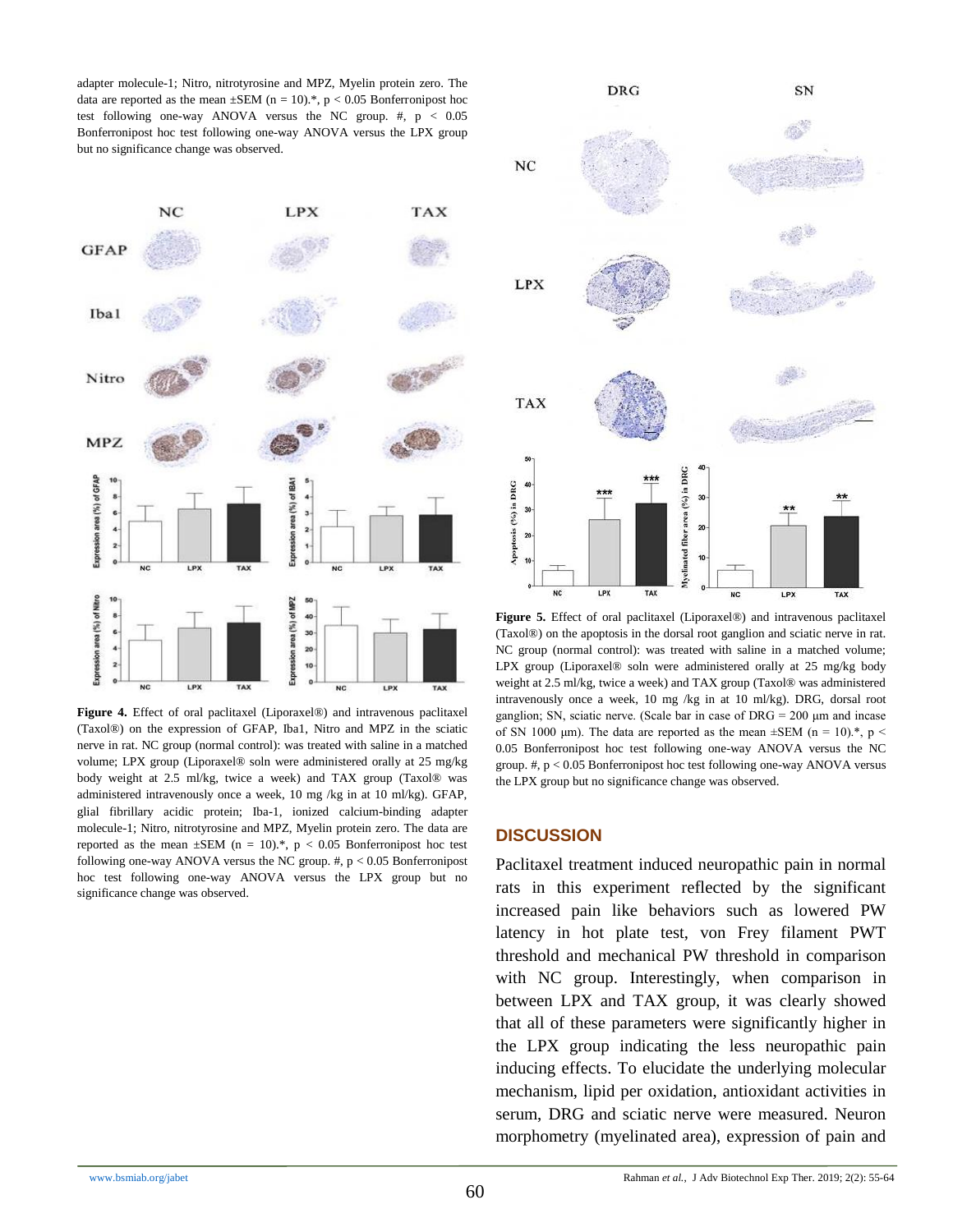neuropathy related activated proteins and cellular apoptosis were investigated in DRG and sciatic nerve in all groups.

The oxidative stress is one of the key pathogenic mechanisms involved in nerve damage and pain following chemotherapy. It is the central mediator of neuro inflammation, apoptosis, mitochondrial dysfunction metabolic disturbances and bioenergetics failure in neurons [22]. These mechanisms are directly related with cellular oxidative stress, which damages antioxidant defense system and neuronal damage and finally result in cell death [22, 23]. Therefore, many studies measured the antioxidant activities and several oxidative stress markers to assess the state of oxidative stress after chemotherapy in animals, and concluded that chemotherapy can induce excessive oxidative stress and cause peripheral neurotoxicity [16, 22-24]. Similar types of alteration after paclitaxel administration were also reported [9, 25]. Based on this reports, stress-associated mechanism of CIPN was tested in this study. In this study it was also observed that lipid peroxidation increased significantly and GSH, Gpx and SOD activities were reduced significantly following paclitaxel administration in both LPX and TAX group in comparison with NC group in serum, DRG and sciatic nerve tissue. However, these alterations in LPX group were significantly better than TAX group which might be responsible for inducing less neuropathic pain. In addition, the expression of nitrotyrosine was also investigated in this study to evaluate the level of protein oxidative modification as nitrotyrosine is considered to be a marker of oxidative stress [23, 26, 27]. The DRG and sciatic nerve sections of treated groups showed no significance difference but increased compared with NC group but it was lowered in LPX group in comparison with TAX group. This result also further confirmed that oral Liporaxel® treatment induced less oxidative damage on sciatic nerve and DRG.

Following oxidative stress, astrocytic cell are activated which contributes to mechanical allodynia in a rat chemotherapy induced neuropathic pain model [28]. Similarly, glial cells also activated in chemotherapy induced neuropathic pain [29, 30]. Basically, astrocytes and microglia are important special glial cells populations in the nervous cells are involved in maintaining homeostasis regulation of pH and ionic balance, uptake of neurotransmitter and degradation, and neuro inflammation manipulation in physiological and pathophysiological conditions in the nervous systems [30, 31]. GFAP is a specific marker of astrocytic activation and Iba-1 is specific marker microglial activation in the nervous system [31, 32]. Therefore, we have evaluated the expression of GFAP and Iba1 proteins in the sciatic nerve and DRG. It was found that the expression of GFAP and Iba1 were increased in both LPX and TAX groups than NC but both the markers were slightly lower in LPX group accompanied a lower pain threshold than TAX group.

Furthermore, paclitaxel induced peripheral neuropathy and pain is represented by decreased density of myelinated fibers, axonal degeneration, and demyelination of nerve fibers [33]. In this study, such paclitaxel induced significant demyelination of nerve fibers were observed in sciatic nerve in the TAX group than NC group but in the LPX group demyelination was also observed but not markedly. These results also accurately reflected with the severity of neuropathic pain behavioral responses in the LPX and TAX groups of this study. In addition we have measured the MPZ (Myelin protein zero) expression in sciatic nerve and DRG. MPZ is a major component of the myelin sheath of the peripheral nervous system and decreased in chronic neuropathic pain state [34]. Accordingly, linking with the neuropathic pain behavior and demyelination MPZ expression was also decreased in the treatment groups (LPX or TAX group) as compared to NC group, however, such difference is not significant.

Apoptosis has taken main target of chemotherapy to induce programmed cell death in cancerous tissues. Unfortunately, conventional chemotherapeutic agents not only elicit apoptosis in cancerous cells but also in other normal tissue of body [35, 36]. If any drugs inhibit the diversity of apoptosis in normal cell, it would be more effective and less toxic chemotherapeutic agent. In this study, we indeed have investigated apoptotic cells in rats and found that less apoptosis in DRG and sciatic nerve tissue in LPX group as compared to the TAX group. This result also consistent with the pain like behavior in the LPX and TAX groups.

In the view of above results and discussion, it is concluded that Liporaxel® administration induced significant lowered pain behavior in rats compared to the Taxol® -treated group along with less oxidative stress, apoptosis, pain and neuropathy related molecular protein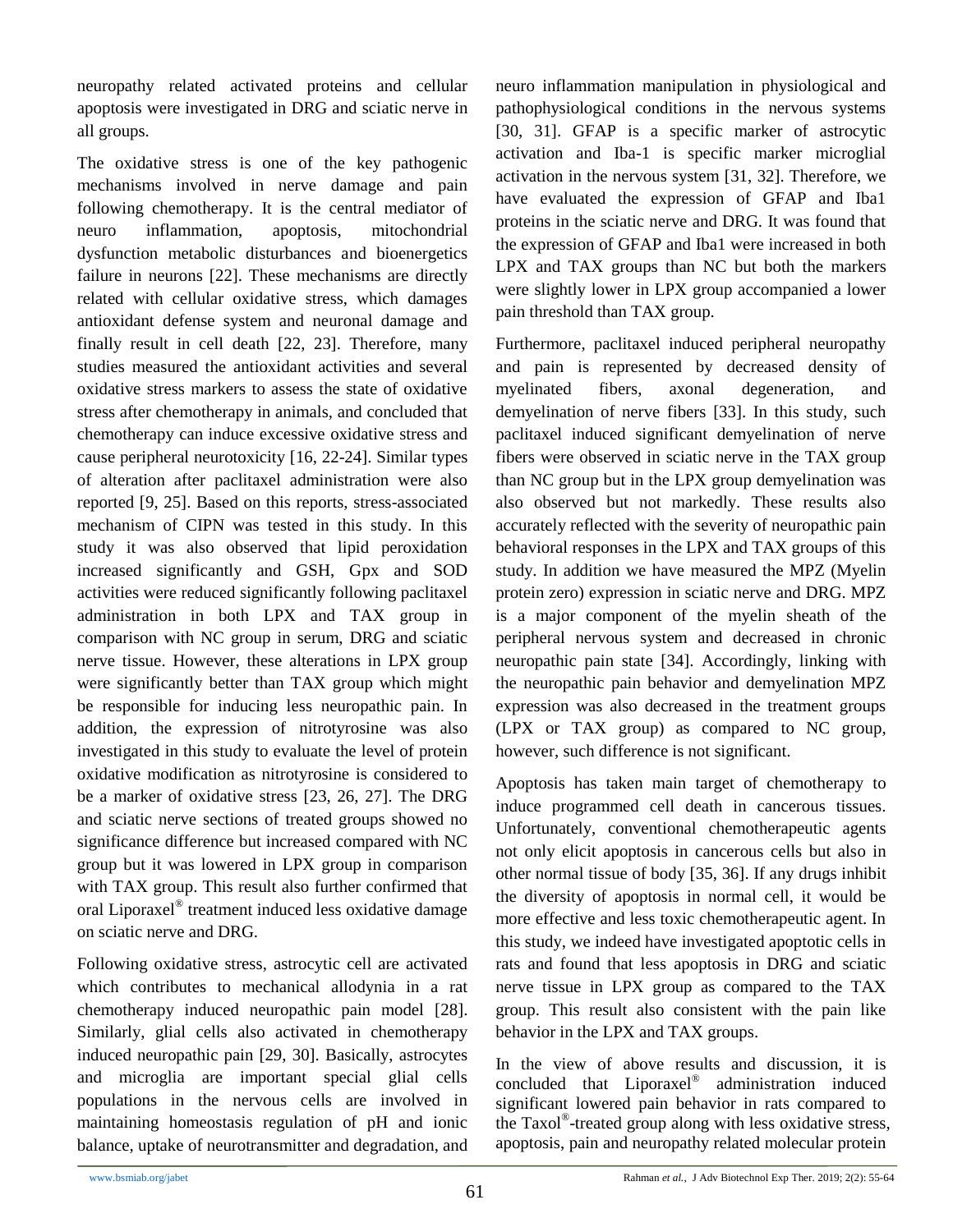alterations than Taxol® treated group. Therefore, Liporaxel<sup>®</sup> could be a promising chemotherapeutic agent due to inducing less PNP as compared to the intravenous paclitaxel formula, e.g., Taxol®.

#### **ACKNOWLEDGEMENT**

This research was supported by the R&D support project of High-tech Medical Complex through the OSONG Medical Innovation Foundation, funded by Ministry of Health & Welfare, Republic of Korea (grant number: HO16C0002). We also thank to KNOTUS Co., Ltd for their support.

### **AUTHOR CONTRIBUTIONS**

Md. Mahbubur Rahman, Minhee Son, In-Hyun Lee, Junhee Jang and Sokho Kim designed the experiment and draft the manuscript. Md. Mahbubur Rahman, Minhee Son, Hyun Kim, In-Hyun Lee, Ha-young Jeon Myung-Jin Kim, Hansol Kwon and Sung-Jin Park carried out the experiments and analyzed the data. The manuscript was carefully revised by all authors. In-Hyun Lee, Junhee Jang and Sokho Kim supervised the research work and finalized the manuscript.

# **CONFLICTS OF INTEREST**

The authors declare no conflict of interest.

### **REFERENCES**

- [1] Cheng XL, Liu HQ, Wang Q, Huo JG, Wang XN, Cao P. Chemotherapy-induced peripheral neurotoxicity and complementary and alternative medicines: progress and perspective. Frontiers in pharmacology. 2015; 6: 234.
- [2] Park HJ. Chemotherapy induced peripheral neuropathic pain. Korean journal of anesthesiology. 2014; 67(1): 4-7.
- [3] Farquhar-Smith P. Chemotherapy-induced neuropathic pain. Current opinion in supportive and palliative care. 2011; 5(1): 1-7.
- [4] Saif MW, Reardon J. Management of oxaliplatin-induced peripheral neuropathy. Therapeutics and clinical risk management. 2005; 1(4): 249-258.
- [5] Hershman DL, Lacchetti C, Dworkin RH, Lavoie Smith EM, Bleeker J, Cavaletti G, Cavaletti G, Chauhan C, Gavin P, Lavino A, Lustberg MB, Paice J, Schneider B, Smith ML, Smith T, Terstriep S, Wagner-Johnston N, Bak K, Loprinzi CL. Prevention and management of chemotherapy-induced peripheral neuropathy in survivors

of adult cancers: American Society of Clinical Oncology clinical practice guideline. Journal of clinical oncology : official journal of the American Society of Clinical Oncology. 2014; 32(18): 1941-1967.

- [6] Rao RD, Michalak JC, Sloan JA, Loprinzi CL, Soori GS, Nikcevich DA, Warner DO, Novotny P, Kutteh LA, Wong GY. Efficacy of gabapentin in the management of chemotherapy-induced peripheral neuropathy: a phase 3 randomized, double-blind, placebo-controlled, crossover trial (N00C3). Cancer. 2007; 110(9): 2110-2118.
- [7] Kautio AL, Haanpaa M, Leminen A, Kalso E, Kautiainen H, Saarto T. Amitriptyline in the prevention of chemotherapy-induced neuropathic symptoms. Anticancer research. 2009; 29(7): 2601-2606.
- [8]. Mathiesen O, Wetterslev J, Kontinen VK, Pommergaard HC, Nikolajsen L, Rosenberg J, Hansen MS, Hamunen K, Kjer JJ, Dahl JB. Adverse effects of perioperative paracetamol, NSAIDs, glucocorticoids, gabapentinoids and their combinations: a topical review. Acta anaesthesiologica Scandinavica. 2014; 58(10): 1182-1198.
- [9] Duggett NA, Griffiths LA, McKenna OE, de Santis V, Yongsanguanchai N, Mokori EB, Flatters SJ. Oxidative stress in the development, maintenance and resolution of paclitaxel-induced painful neuropathy. Neuroscience. 2016; 333: 13-26.
- [10] Pota V PM, Sansone P, Barbarisi M, Pace MC and Aurilio C. Taxane-induced neuropathic pain: Current evidence and treating strategies. Journal of Pain & Relief. 2018; 7:2.
- [11] Kamei J, Hayashi S, Sakai A, Nakanishi Y, Kai M, Ikegami M, Ikeda H. Rikkunshito prevents paclitaxelinduced peripheral neuropathy through the suppression of the nuclear factor kappa B (NFkappaB) phosphorylation in spinal cord of mice. PloS one. 2017; 12(2): e0171819.
- [12]Argyriou AA, Koltzenburg M, Polychronopoulos P, Papapetropoulos S, Kalofonos HP. Peripheral nerve damage associated with administration of taxanes in patients with cancer. Critical reviews in oncology/hematology. 2008; 66(3): 218-228.
- [13]Vyas DM, Kadow JF. Paclitaxel: a unique tubulin interacting anticancer agent. Progress in medicinal chemistry. 1995; 32: 289-337.
- [14]Kudlowitz D, Muggia F. Defining risks of taxane neuropathy: insights from randomized clinical trials. Clinical cancer research : an official journal of the American Association for Cancer Research. 2013; 19(17): 4570-7.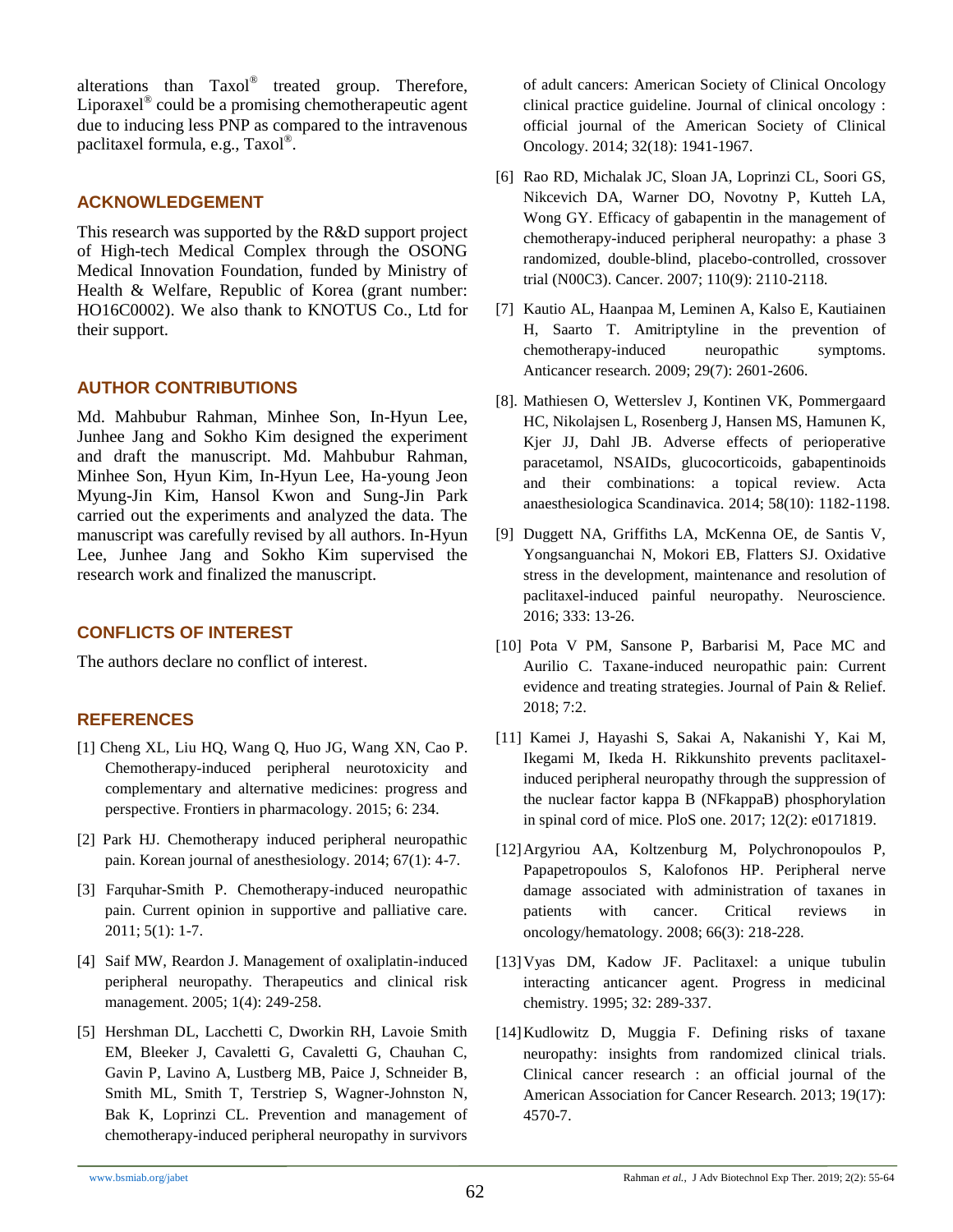- [15]Ryu MH, Ryoo BY, Kim TW, Kim SB, Lim HS, Bae KS, Park SR, Jo YW, Cho HJ, Kang YK. A Phase I/IIa Study of DHP107, a Novel Oral Paclitaxel Formulation, in Patients with Advanced Solid Tumors or Gastric Cancer. The oncologist. 2017; 22(2): 129-e8.
- [16]Hong YS, Kim KP, Lim HS, Bae KS, Ryu MH, Lee JL, Chang HM, Kang YK, Kim H, Kim TW. A phase I study of DHP107, a mucoadhesive lipid form of oral paclitaxel, in patients with advanced solid tumors: crossover comparisons with intravenous paclitaxel. Investigational new drugs. 2013; 31(3): 616-622.
- [17]Kang YK, Ryu MH, Park SH, Kim JG, Kim JW, Cho SH, Kang SY, Roh SY, Ryoo BY, Nam BH, Jo YW, Yoon KE, Oh SC. Efficacy and safety findings from DREAM: a phase III study of DHP107 (oral paclitaxel) versus i.v. paclitaxel in patients with advanced gastric cancer after failure of first-line chemotherapy. Annals of oncology : official journal of the European Society for Medical Oncology. 2018; 29(5): 1220-6.
- [18]Hong JW, Lee IH, Kwak YH, Park YT, Sung HC, Kwon IC, Chung H. Efficacy and tissue distribution of DHP107, an oral paclitaxel formulation. Molecular cancer therapeutics. 2007; 6(12): 3239-3247.
- [19]Lim HS, Bae KS, Jung JA, Noh YH, Hwang AK, Jo YW, Hong YS, Kim K, Lee JL, Park SJ, Kim JE, Kang YK, Kim TW. Predicting the efficacy of an oral paclitaxel formulation (DHP107) through modeling and simulation. Clinical therapeutics. 2015; 37(2): 402-417.
- [20]Jang Y, Chung HJ, Hong JW, Yun CW, Chung H. Absorption mechanism of DHP107, an oral paclitaxel formulation that forms a hydrated lipidic sponge phase. Acta pharmacologica Sinica. 2017; 38(1): 133-145.
- [21]Rahman MM, Kim HK, Kim SE, Kim MJ, Kim DH, Lee HS. Chondroprotective Effects of a Standardized Extract (KBH-JP-040) from Kalopanax pictus, Hericium erinaceus, and Astragalus membranaceus in Experimentally Induced In Vitro and In Vivo Osteoarthritis Models. Nutrients. 2018; 10(3). pii: E356.
- [22]Areti A, Yerra VG, Naidu V, Kumar A. Oxidative stress and nerve damage: role in chemotherapy induced peripheral neuropathy. Redox biology. 2014; 2: 289-295.
- [23]Kim ST, Kyung EJ, Suh JS, Lee HS, Lee JH, Chae SI, Park ES, Chung YH, Bae J, Lee TJ, Lee WM, Sohn UD, Jeong JH. Phosphatidylcholine attenuated docetaxelinduced peripheral neurotoxicity in rats. Drug and chemical toxicology. 2018; 41(4): 476-485.
- [24]Di Cesare Mannelli L, Zanardelli M, Failli P, Ghelardini C. Oxaliplatin-induced oxidative stress in nervous

system-derived cellular models: could it correlate with in vivo neuropathy? Free radical biology & medicine. 2013; 61: 143-150.

- [25]Duggett NA, Griffiths LA, Flatters SJL. Paclitaxelinduced painful neuropathy is associated with changes in mitochondrial bioenergetics, glycolysis, and an energy deficit in dorsal root ganglia neurons. Pain. 2017; 158(8): 1499-1508.
- [26]Azevedo MI, Pereira AF, Nogueira RB, Rolim FE, Brito GA, Wong DV, Lima-Junior RC, de Albuquerque Ribeiro R, Vale ML. The antioxidant effects of the flavonoids rutin and quercetin inhibit oxaliplatin-induced chronic painful peripheral neuropathy. Molecular pain. 2013; 9: 53.
- [27]Tanabe K, Kawai Y, Kitayama M, Akao H, Ishida R, Motoyama A, et al. Increased levels of the oxidative stress marker, nitrotyrosine in patients with provocation test-induced coronary vasospasm. Journal of cardiology. 2014; 64(2): 86-90.
- [28]Ji XT, Qian NS, Zhang T, Li JM, Li XK, Wang P, et al. Spinal astrocytic activation contributes to mechanical allodynia in a rat chemotherapy-induced neuropathic pain model. PloS one. 2013; 8(4): e60733.
- [29]Warwick RA, Hanani M. The contribution of satellite glial cells to chemotherapy-induced neuropathic pain. European journal of pain. 2013; 17(4): 571-580.
- [30]Boyette-Davis JA, Walters ET, Dougherty PM. Mechanisms involved in the development of chemotherapy-induced neuropathy. Pain management. 2015; 5(4): 285-296.
- [31]Wang LL, Shi DL, Gu HY, Zheng MZ, Hu J, Song XH, et al. Resveratrol attenuates inflammatory hyperalgesia by inhibiting glial activation in mice spinal cords. Molecular medicine reports. 2016; 13(5): 4051-7.
- [32]Guo J, Jia D, Jin B, Xu F, Yuan X, Shen H. Effects of glial cell line-derived neurotrophic factor intrathecal injection on spinal dorsal horn glial fibrillary acidic protein expression in a rat model of neuropathic pain. The International journal of neuroscience. 2012; 122(7): 388- 394.
- [33]Chen YF, Chen LH, Yeh YM, Wu PY, Chen YF, Chang LY, et al. Minoxidil is a potential neuroprotective drug for paclitaxel-induced peripheral neuropathy. Scientific reports. 2017; 7: 45366.
- [34]Kallenborn-Gerhardt W, Schroder K, Del Turco D, Lu R, Kynast K, Kosowski J, et al. NADPH oxidase-4 maintains neuropathic pain after peripheral nerve injury.